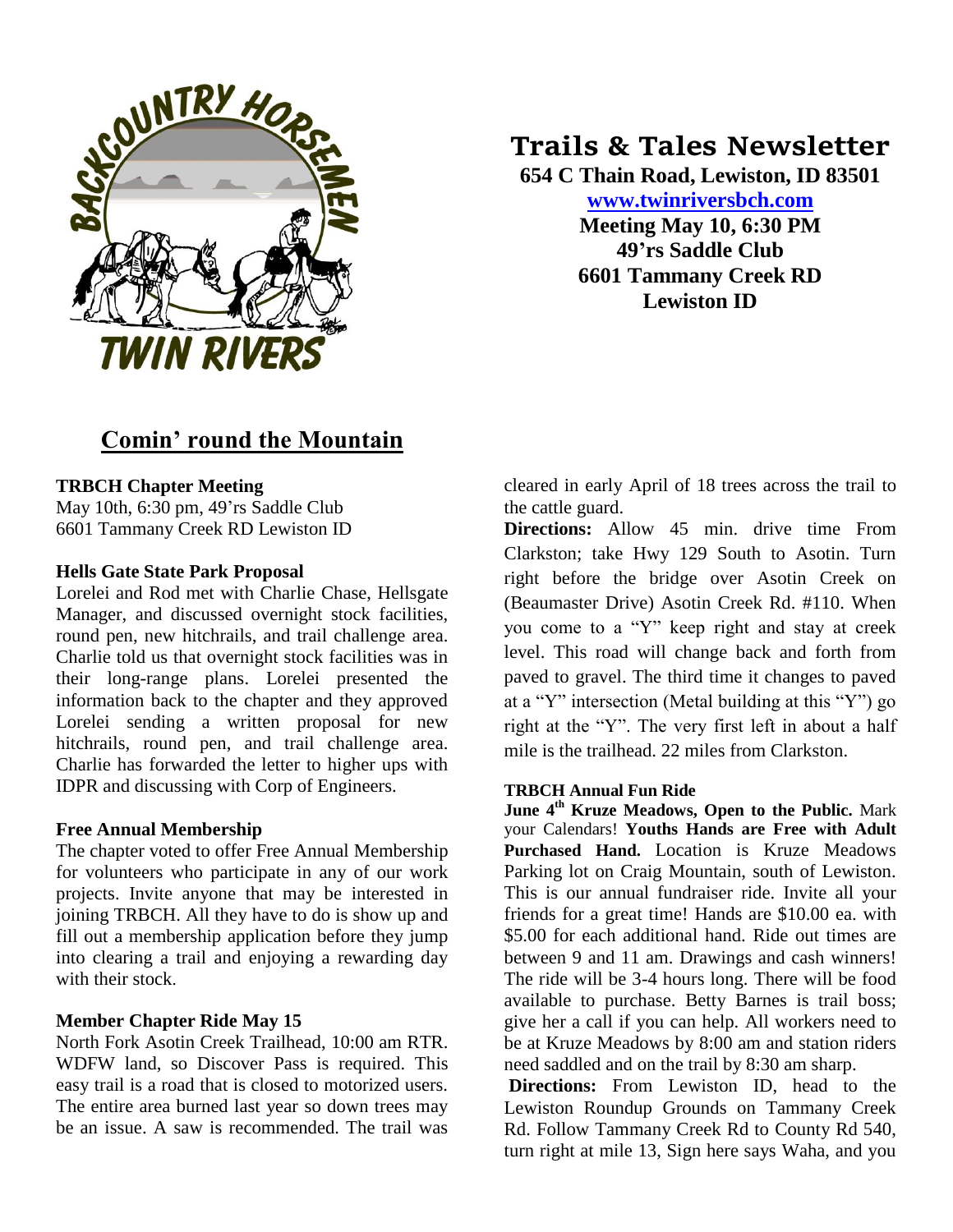will see a McGregor plant in front of you on your right. Road 540 winds up the hill and turns to gravel just after passing Waha Lake on your right. You will climb a steep grade. When you get to the top of the grade keep going until you cross a cattle guard.

#### **John's Creek Work Project June 12-13 (New Date, mark your calendar)**

Meet at John's CR trailhead at 9:00 am ready to ride by 9:30! These trails, # 478 Blue Ridge, #401 Frank Brown, #407 Snoose can be cleared with chainsaws and are a combined length of 8.5 miles, a loop ride. Work consists of clearing the trails. If you cannot make both days, feel free to join us for Sunday or Monday only. Rod Parks is Trailboss. If you can make both days, great! There is no overnight camping at the John's Creek Trailhead, but overnight camping is allowed below Leggett Creek Campground. It is 14.5 miles past John's Creek Trailhead to Leggett Creek Campground on your left. a primitive campsite with only a vault toilet, there are no stock facilities. Be sure to bring Certified Feed. Potluck Sunday night.

**Directions:** From Lewiston, take HWY 95 South to Grangeville, turn left on Hwy 13 (73 miles) drive thru town to Grangeville-Salmon Rd and turn right. At Mt. Idaho Grade Road turn left and follow down to a stop sign at Hwy 14. Go straight up South Fork Clearwater River to John's Cr Trailhead on your left side of Hwy 14, 22.4 miles from Grangeville. Figure two hours driving time from Lewiston. It is 14.5 miles past John's Creek Trailhead to Leggett Creek Campground on your left

Turn right past the cattle guard on ZaZa Rd. This is County Rd 541. Kruze Meadows Parking Lot is on your left in a couple miles. Allow 1 hour for travel time from Lewiston.

#### **Dough Creek Adopt-A-Cabin Project June 15th**

Dough Creek is located in IDFG Craig Mountain WMA. 9:30 am RTR. The trail to the cabin burned, so we may need to clear some trees to make it to the cabin. The work consists of making fire breaks around the structures, cutting thistle, spraying weeds, and housekeeping in the cabin. Feel welcome to stay the night and really enjoy the area and the view. Good water and stock feed with hitchrails. The cabin is stocked. You just need to bring a propane bottle, your food and personal supplies and relax. We will ride out from the Madden Corrals.

**Directions:** From Lewiston, head to the Lewiston Roundup Grounds on Tammany Creek Rd. Follow Tammany Creek Rd to County Rd 540, turn right at mile 13, Sign here says Waha, and you will see a McGregor plant in front of you on your right. Road 540 winds up the hill and turns to gravel just after passing Waha Lake on your right. You will climb a steep grade. When you break out on top the road turns to the right after crossing a cattle guard. Sign says Za Za Rd. and is now Rd 541. When you come to Deer Creek Rd. keep going straight. There is a gravel stockpile at this intersection. Stay to your right at the top of Eagle Creek Road. Madden Corrals are lodgepole corrals on your right.

# **Over The Hill**

#### **WDFW Grant Proposal**

#### Gregory Heimgartner, DFW

Washington Department of Fish and Wildlife is applying for a Recreation and Conservation Office (RCO) grant to develop 2 campgrounds on Lick Creek: Fordyce Trailhead and the mouth of Cabin Gulch. The 2 locations are currently dispersed campsites, and the grant funds would create designated campgrounds with vault toilets, fire rings, graveled access roads & parking areas, and a gravel parking area for horse trailers. The grant funds will also be used to install vault toilets at the North Fork Shooting Range, the North Fork Asotin Creek Trailhead, and the Smoothing Iron parking area. After much discussion the chapter decided to not sent a letter of support over concerns with major improvements proposed at Fordyce Trailhead. We

expressed our concerns to Gregory with Fordyce Trailhead Plans. We worry about improvements making this more popular with non-stock users and pushing us out of the best place to depart rides from in Asotin County.

# **Monthly Chapter Ride April 16th**

Charlie Creek up Asotin Creek is a great place to ride early in the year as there is normally no snow on the trail. The weather forecast was for possible rain, so we were prepared. We had a good turnout considering the weather and it was a great ride as long as you overlooked all the burned trees and concentrated on how green everything was. As we saddled up to return to our trailers it started snowing great big flakes, very pretty. As we got close to our trailers it switched to drizzling rain. Then as we